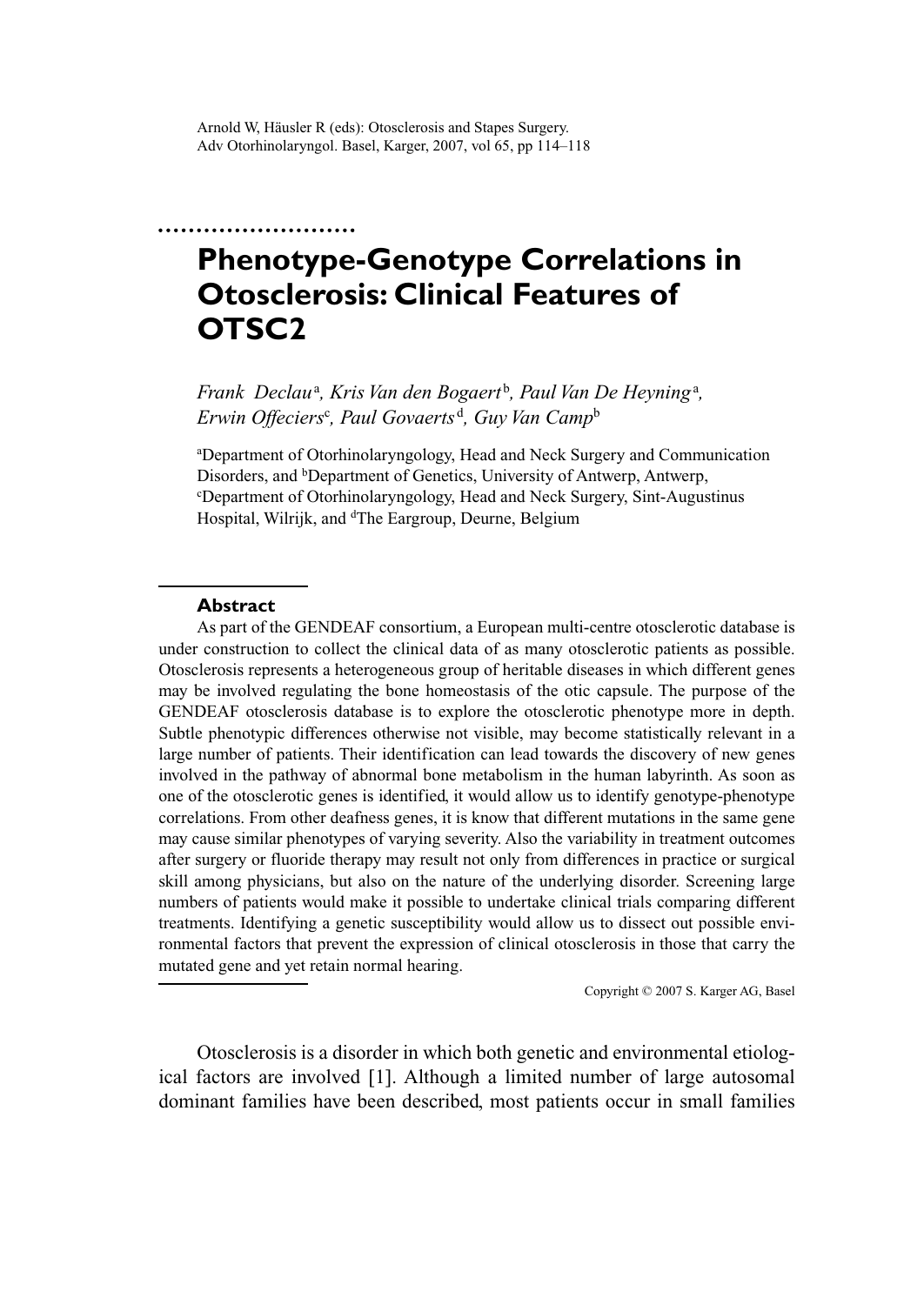with unclear inheritance pattern or have no prominent familial character, pointing to a complex etiology in these cases. Clinical otosclerosis has a reported prevalence of 0.3% among white adults, making it the single most common cause of hearing impairment in this population [2]. Histological otosclerosis even has a prevalence of 3.5% among white adults [3].

Otosclerosis represents a heterogeneous group of genetic diseases in which different genes may be involved regulating the bone homeostasis of the otic capsule. It is hypothesized that in response to various gene variants and environmental factors, the physiologic inhibition of bone turnover in the otic capsule is overruled resulting in a localized bone dysplasia known as otosclerosis [3]. Many different environmental factors have been implicated in the etiology of otosclerosis, including infectious causes such as measles virus, hormones (related to puberty, pregnancy and menopause), and nutritional factors (fluoride intake) [4, 5].

Large autosomal dominant otosclerosis families have been used for gene identification studies, but the first gene responsible for otosclerosis has yet to be cloned. However, five genetic loci, OTSC1–OTSC5, have been published to date, supporting the hypothesis that mutations in any of a number of genes may be capable of causing the otosclerosis phenotype. OTSC1 was mapped to chromosome 15q25–q26 in an Indian family in which hearing loss began in childhood [6]. The OTSC2 locus was mapped to a 16 cM region on chromosome 7 (7q34–36) in a large Belgian family [7]. More recently, the OTSC3 locus has been mapped to chromosome 6 in a large Cypriot family (6p21.3–22.3) [8]. The defined OTSC3 interval covers the human leukocyte antigen (HLA) region, consistent with reported associations between HLA-A/HLA-B antigens and otosclerosis. The localization of OTSC4 in an Israeli family has also recently been reported [9]. A fifth locus for otosclerosis (OTSC5) was mapped to chromosome 3q22–24 in a large Dutch family [10]. Such genetic heterogeneity has been well demonstrated for nonsyndromic sensorineural hearing loss [11].

#### **Materials and Methods**

Hearing thresholds obtained in patients from two previously published OTSC2 families were collected. Only patients with a haplotype consistent with the linkage were included. Data from 34 genotypically affected members from two families with a linkage to OTSC2 were included to investigate the phenotype-genotype correlations more in depth. The mean age of the affected members was 52 years ranging between 24 and 89 years. The male/female ratio was 15/24. All subjects had undergone a general otorhinolaryngological examination to exclude nonhereditary causes of hearing impairment. Audiograms were recorded using standard procedures. Both air and bone conduction threshold levels were recorded. Last-visit preoperative audiograms were included. To recognize the maximal effect of the disease on

Phenotype-Genotype Correlations in Otosclerosis 115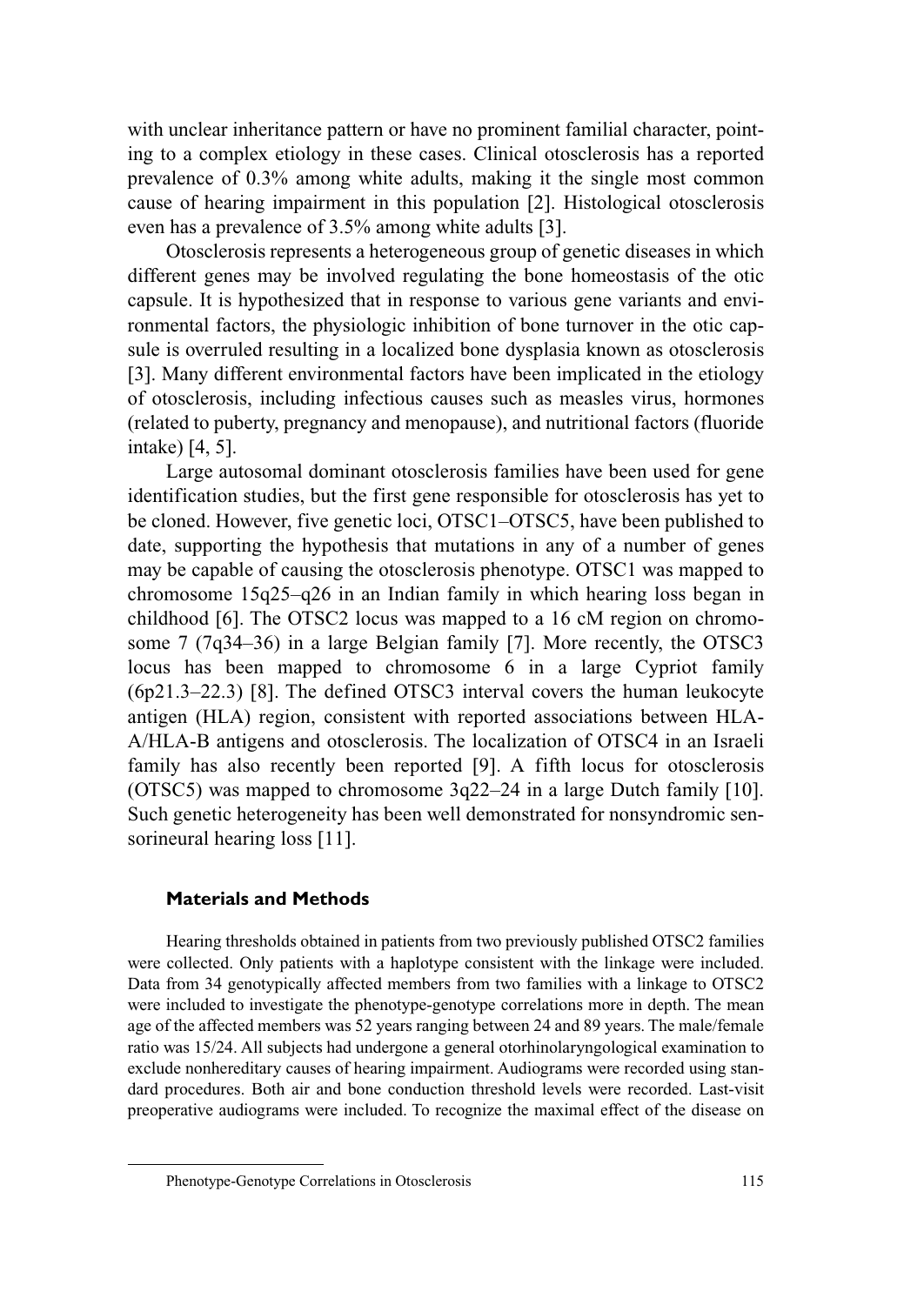

*Fig. 1.* Box-and-whisker plot: air conduction versus air-bone gap at 500 Hz.

hearing, only the thresholds of the worst ear were used in the statistical analysis. Pure-tone hearing thresholds were analyzed in relation to age (linear regression analysis) to construct age-related typical audiograms (ARTA) both for bone and air conduction pertaining to age 20, 30, 40, 50, 60, 70 and 80 years. Also age-related air-bone gaps (ARAB) were plotted: the air-bone gap was recalculated from the ARTA by subtracting bone from air conduction. Statistical analysis was performed with the SPSS 11.5.1 software.

#### **Results**

Data from 34 genotypically affected persons from two families were included. Linear regression analysis demonstrated only weak correlations between hearing loss and age ( $\mathbb{R}^2$  values for air conduction: between 0.09–0.32;  $R<sup>2</sup>$  values for bone conduction: between 0.05–0.31).

The air conduction thresholds per frequency as well as the air-bone gap at 500 Hz are illustrated with a box-and-whisker plot (fig. 1). Overall, the audiometric configuration was quite variable resulting in mean hearing thresholds from 250 to 8,000 Hz that were not statistically significantly different.

Figure 2 shows the ARTA for bone and air conduction as well as the ARAB. The ARTA for air conduction had a configuration that was rather flat between 250 and 4,000 Hz. The ARTA for bone conduction demonstrated a

Declau/Van den Bogaert/Van De Heyning/Offeciers/Govaerts/Van Camp 116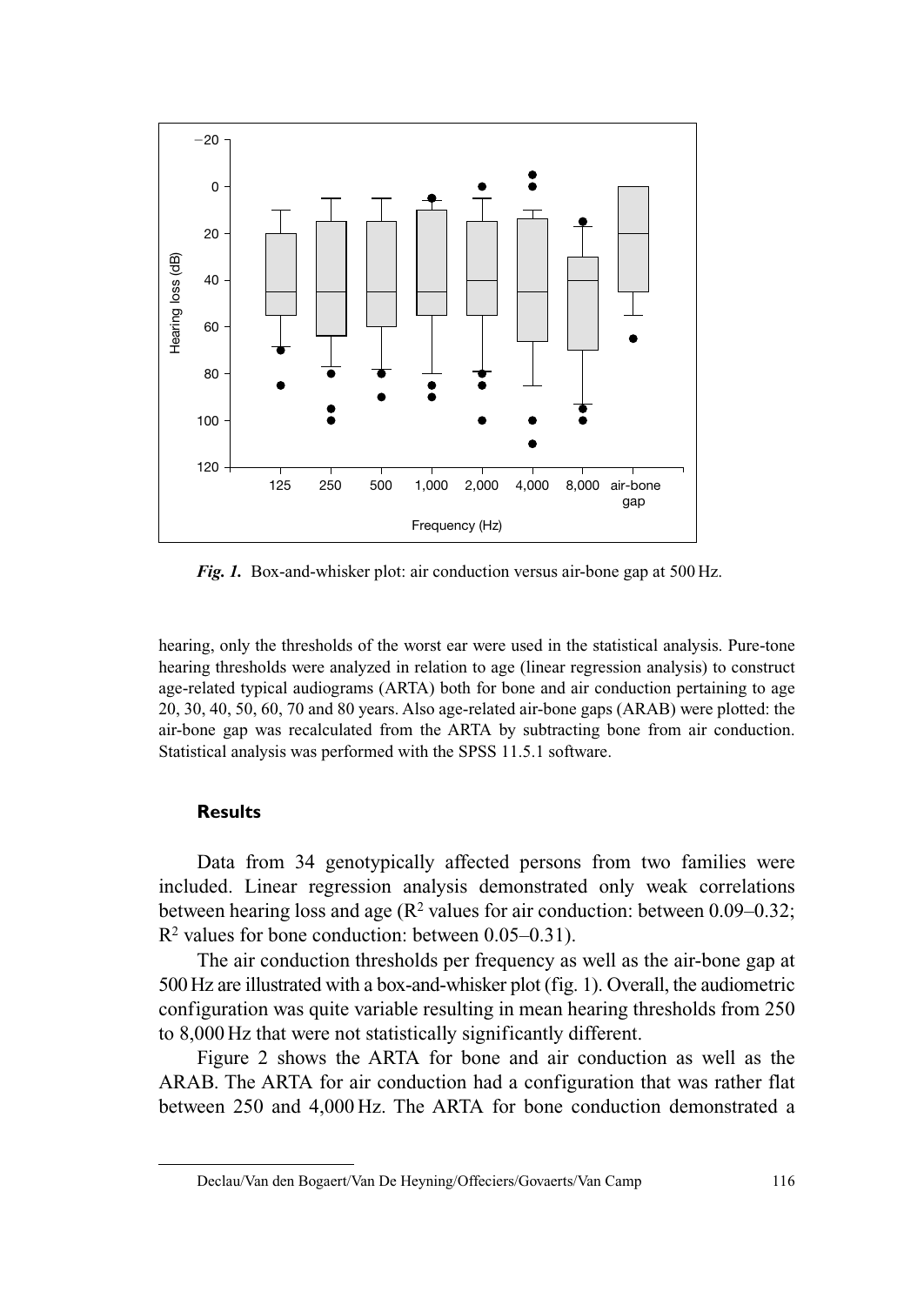

*Fig. 2.* ARTA and ARAB of OTSC2 patients. *a* ARTA (air conduction). *b* ARTA (bone conduction). *c* ARAB.

slight slope towards higher frequencies with a maximal deterioration/year at 2,000 Hz. Yearly deterioration was minimal at 500 Hz.

Also the annual threshold deterioration was calculated for each frequency between 250 and 4,000 Hz. The annual threshold deterioration indicated a progression of 0.37–0.82 dB/year for bone conduction and 0.81–1.32 dB/year for air conduction. On the ARAB plots, the maximal air-bone gap was situated at 500 and 4,000 Hz and the Carhart notch at 1–2 KHz was also clearly visible. The air-bone gap deterioration at 500 Hz amounted to 0.41 dB/year.

## **Discussion and Conclusion**

The pooled data from two families segregating with the OTSC2 locus demonstrated quite variable audiometric configurations with only a limited contribution of age. Even in this monogenic form of otosclerosis, it seems that other modifying factors are implicated in the mechanism that triggers the osseous change. These results clearly illustrate the complexity of the otosclerotic disease:

Phenotype-Genotype Correlations in Otosclerosis 117